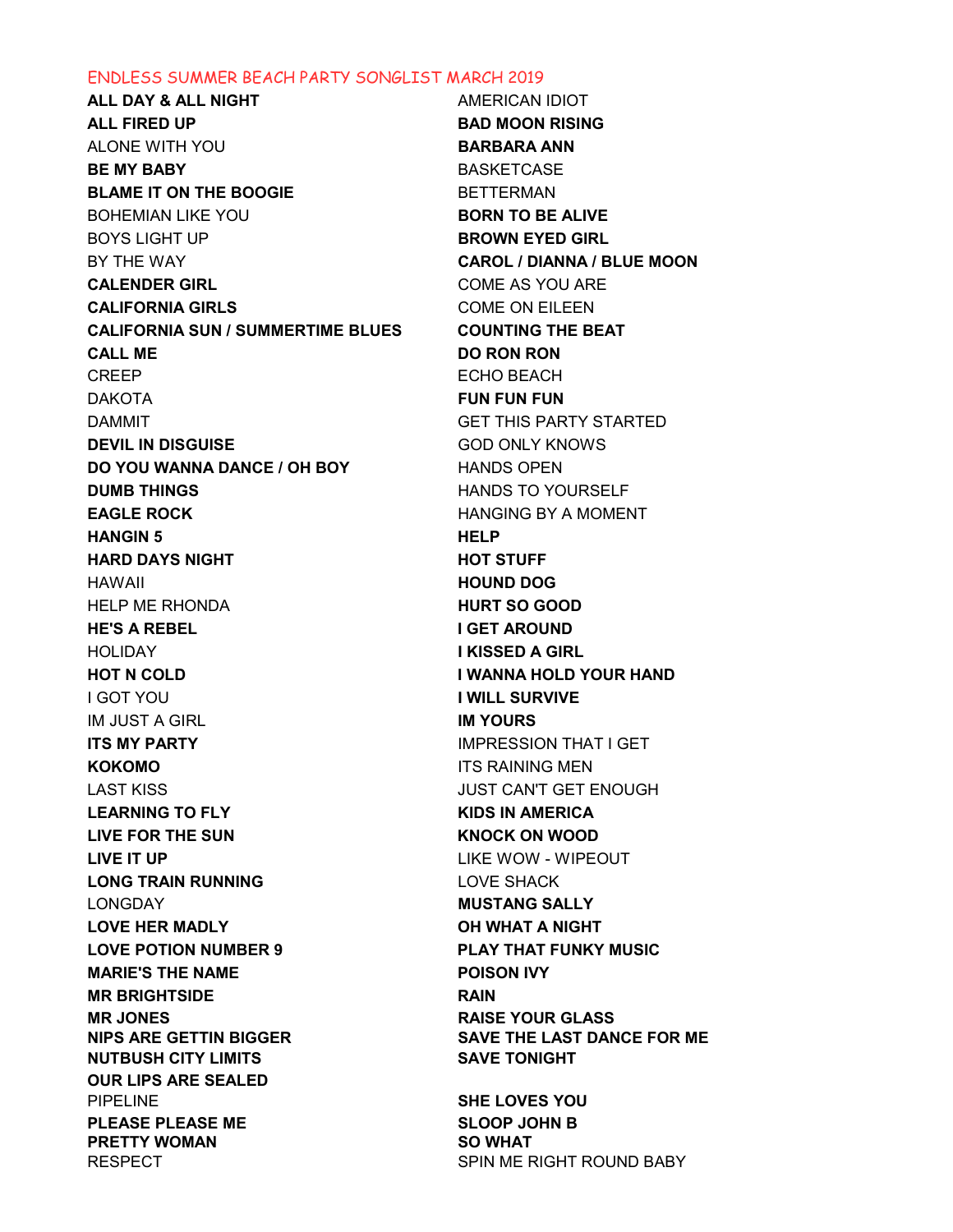ROLLING IN THE DEEP STARS ON 45 RUN TO PARADISE SURF CITY SATURDAY NIGHT AT THE MOVIES TAINTED LOVE SAW HER STANDING THERE TAKE ON ME SEX IS ON FIRE TEQUILA SHOULD I STAY OR SHOULD I GO THE WANDERER SHUT UP AND DANCE WITH ME TIME OF YOUR LIFE SLIDE TROUBLE STAND BY ME TWIST AND SHOUT STUCK IN THE MIDDLE WITH YOU VIDEO KILLED THE RADIOSTAR

SURRENDER WALK OF LIFE TAKE ON ME WALKING ON SUNSHINE THAT'LL BE THE DAY WATERLOO THE GAMBLER WHAT'S MY SCENE THE MIDDLE **WHEN I COME AROUND** THE OTHERSIDE WHIP IT THEN HE KISSED ME WHO KNEW WAKE ME UP BEFORE YOU GO GO WORKING FOR THE WEEKEND WHATS MY AGE AGAIN **WHATS MY AGE AGAIN** 

WAKE UP LITTLE SUZIE VALERIE WILL YOU STILL LOVE ME TOMORROW

SONG 2 MEDLEY. LOVESHACK( 1ST VERSE) MAMA MIA (1ST VEARSE & CHORUS) OH W FUNKYTOWN ( VERSE AND CHORUS) LIVING ON A PRAYER ( VERSE AND CHORUS) YM( BAD TOUCH (INTRO VERS CHORUS X 2) SWEET CHLD OF MINE / I WAS MADE FOR LOVI ELVIS MEDLEY – ALL SHOOK UP / TEDDY BEAR / DON'T BE CRUEL / JAILHOUSE ROCK / I 70'S MEDLEY – TWIST & SHOUT / LA BAMBA / DO YOU LOVE ME / GREASE LIGHTNING / I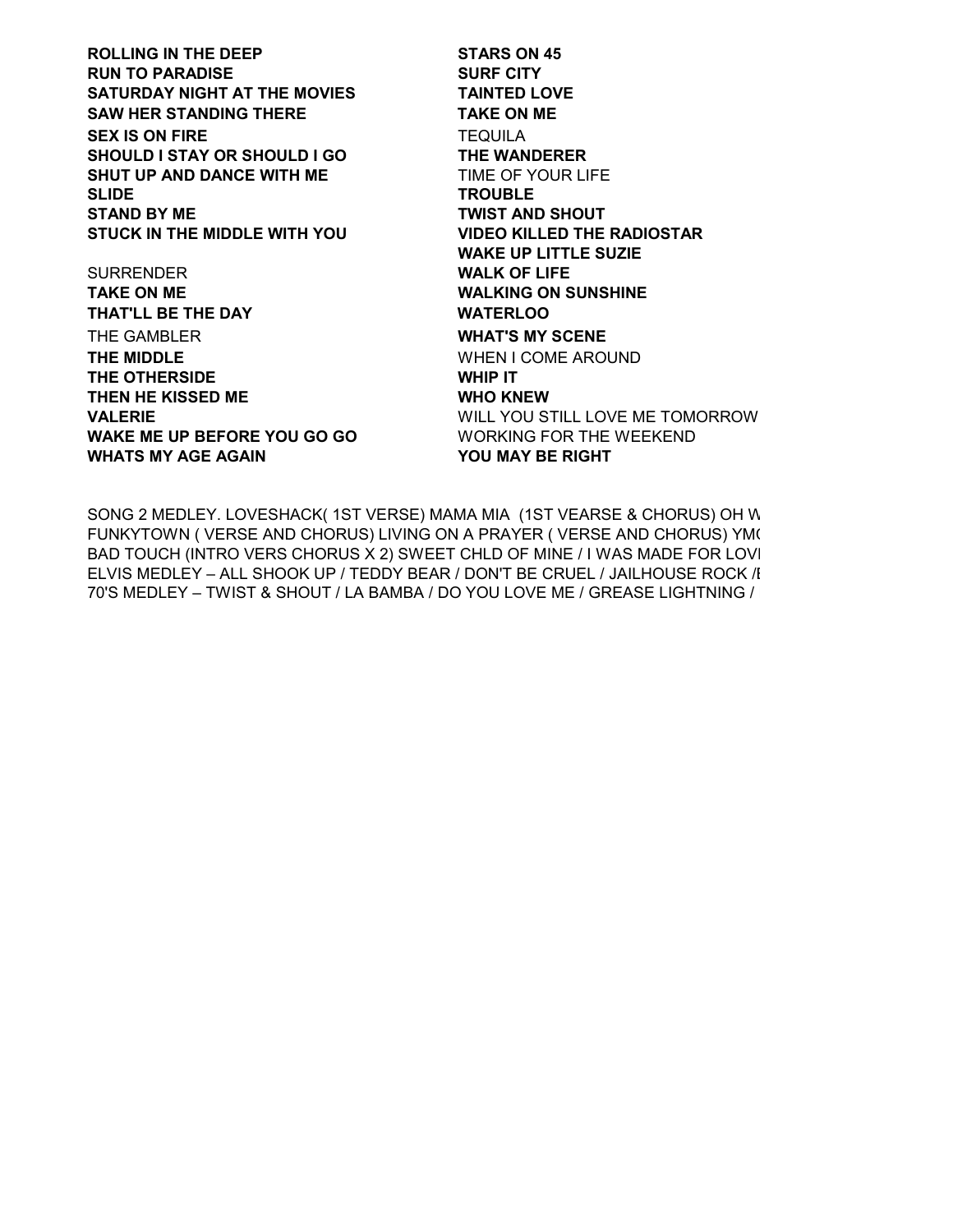500 MILES ALL THE SMALL THINGS APRIL SUN IN CUBA BETTER BLISTER IN THE SUN BLURRED LINES BOYS IN TOWN BUILD ME UP BUTTERCUP BYE BYE LOVE CAN'T BUY ME LOVE CANT STOP THE FEELING CENTREFOLD CRAZY LITTLE THING CALLED LOVE DANCE DANCE DANCE DON'T CHANGE DON'T WORRY BABY DOWN UNDER EIGHT DAYS A WEEK FLAME TREES FRIDAY ON MY MIND GIRLS JUST WANNA HAVE FUN GOOD VIBRATIONS HEY BABY HIT ME WITH YOUR BEST SHOT HOLY GRAIL HOT HOT HOT I BELIEVE IN A THING CALLED LOVE I ONLY WANT TO BE WITH YOU I'M A BELIEVER ITS MY LIFE JESSIES GIRL JUMP – FOR YOUR LOVE JUMPIN JACK FLASH KHE SHAN LETS SEE HOW FAR WE COME LET'S STICK TOGETHER LITTLE DEUCE COUPE LITTLE OLD LADY FOR PASADENA MAN I FEEL LIKE A WOMAN **MICKEY** MONTEGO BAY MOVES LIKE JAGGER MY SHARONA

ROCK'N'ROLL MUSIC RUNAROUND SUE RUNAWAY SEE YOUR FACE AGAIN